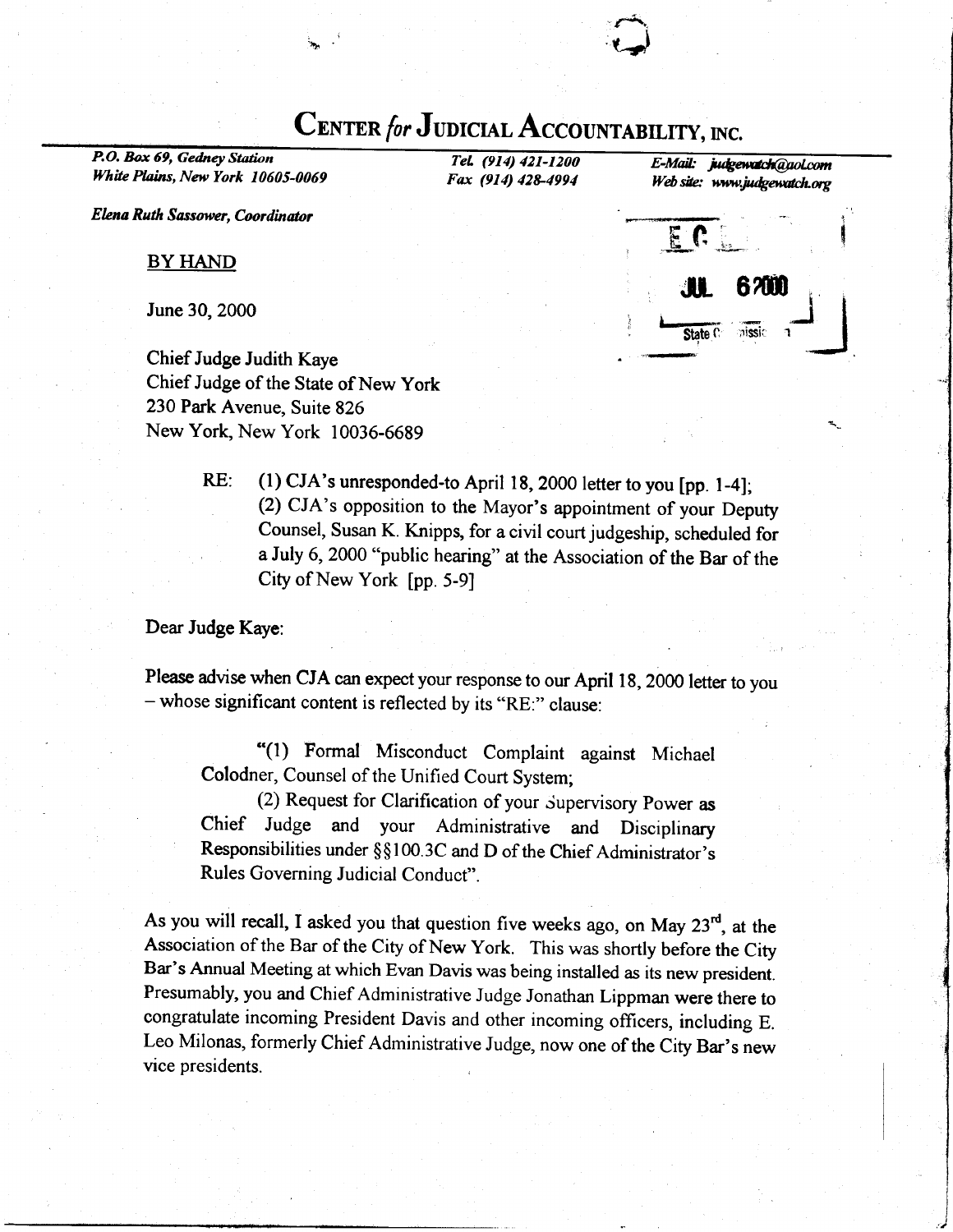### Chief Judge Judith Kaye Page Two June 30, 2000

In the presence of Chief Administrative Judge Lippman, you breezity told me that you didn't know when you would be responding to the letter. To this, I voiced my expectation that your response be forthcoming and, specifically, that it identify the legal authority by which Administrative Judge Stephen Crane interfered with the random assignment of my Article 78 proceeding against the New york State Commission on Judicial Conduct to "steer" it to Acting Supreme Court Justice William Wetzel. CJA's request for such legal authority appears at page 6 of the April  $18<sup>th</sup>$  letter (see fn. 10 therein).

I do not believe that you and Chief Administrative Judge Lippman actually remained at the City Bar for the Annual Meeting. This is too bad as you missed president Davis' inspiring inaugural address about the City Bar's historic origins, rooted in a "campaign to drive corrupt judges off the bench and corrupt politicians out of office", and his pledge to facilitate the role of lawyers - and the City Bar - in upholding the rule of law and the public interest.

As you know, the City Bar was an indicated recipient of CJA's April  $18<sup>th</sup>$  letter and predecessor March  $3^{rd}$  letter to you. Both the March  $3^{rd}$  and April 18<sup>th</sup> letters detailed the corruption of the Commission on Judicial Conduct by its dismissals, without investigation, of facially-meritorious judicial misconduct complaints, in violation of Judiciary Law \$44.1, and by the fraudulent defense tactics of its attorney, the State Attorney General, to defeat challenges to its unlawful conduct in three separate Article 78 proceedings. Transmitted with the March  $3<sup>rd</sup>$  letter was a carton containing the substantiating proof - copies of the files of all three of these Article 78 proceedings<sup>1</sup>: Doris L. Sassower v. Commission (NY Co. #95-109141), Elena Ruth Sassower, Coordinator of the Center for Judicial Accountability, acting pro bono publico v. Commission (NY Co. #99-108551), and Michael Mantell v. Commission (NY Co. #99-108655). Included therein and by the copy of CJA's February 23, 2000 letter to Governor Pataki, transmitted with the March  $3<sup>rd</sup>$  letter, were analyses of the judicial decisions in the three proceedings, showing each decision to be factually fabricated and legally insupportable<sup>2</sup>.

A 3-page inventory of the transmitted files of the three Article 78 proceedings is annexed to  $CJA's March 3<sup>rd</sup> letter to you.$ 

CJA's analysis of Justice Wetzel's fraudulent judicial decision in Elena Ruth Sassower v. Commission appears at pages 15-29 of CJA's February 23rd letter to the Governor, with the administrative misconduct of Administrative Judge Crane particularized at pages 6-14 therein. CJA's 3-page analysis of Justice Herman Cahn's fraudulent judicial decision in Doris L.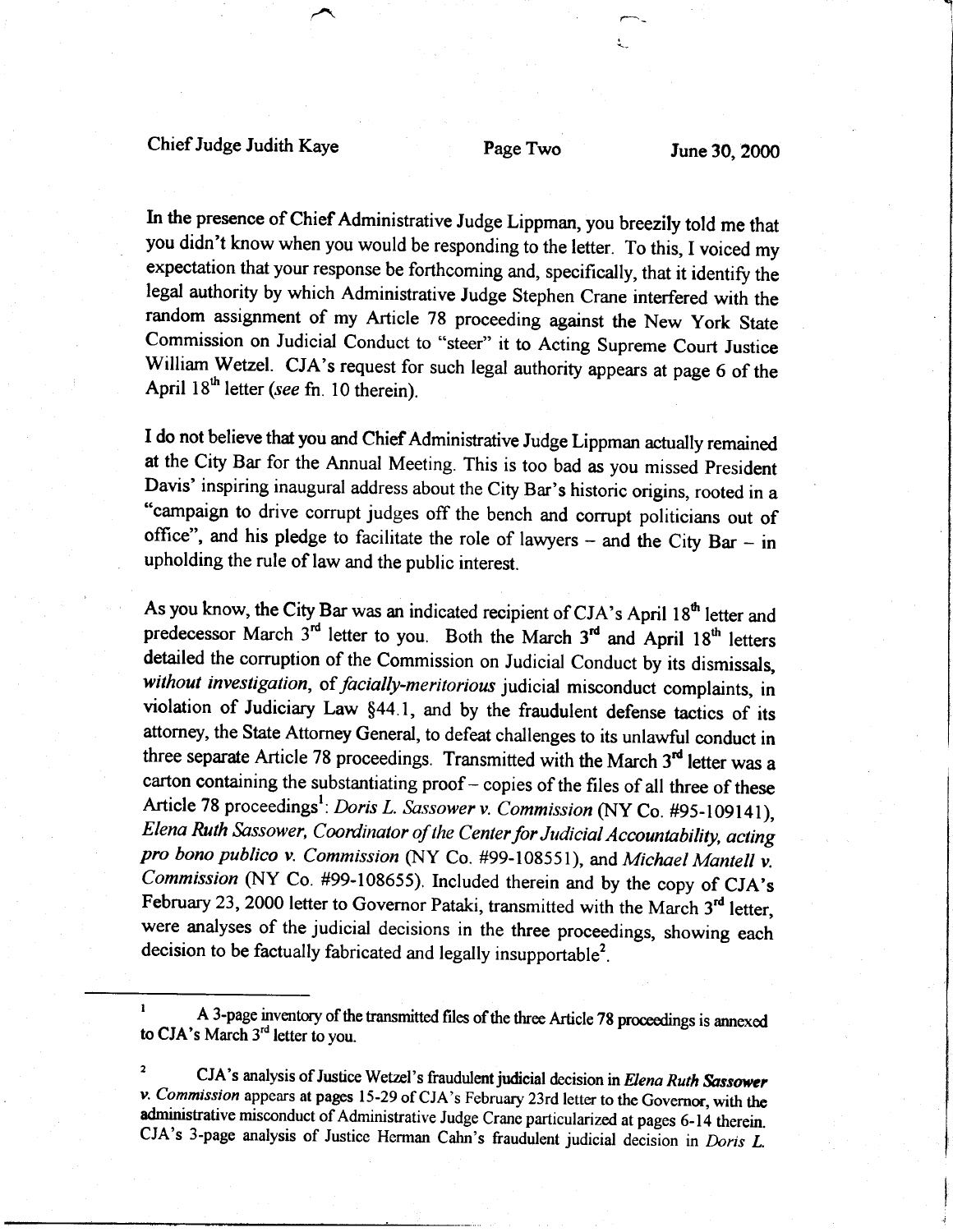CJA's purpose in transmitting this evidentiary proof was to establish your duty under \$\$100.3C and D of the Chief Administrator's Rules Governing Judicial Conduct. CJA's March  $3<sup>rd</sup>$  letter identified that duty to include demoting Administrative Judge Crane from his administrative position and designating a Special Inspector General to investigate the Commission's readily-verifiable corruption, covered up by the state judiciary, also readily verifiable.

Your Deputy Counsel, Susan Knipps, who routinely responds, on your behalf, to citizens turning to you for redress<sup>3</sup>, did not respond to CJA's March  $3<sup>rd</sup>$  letter. Rather, for reasons unknown, the response came from Michael Colodner, Counsel of the Unified Court System. His March 27, 2000 letter<sup>4</sup> was so egregiously dishonest and deceitful that CJA's reply, by our April  $18<sup>th</sup>$  letter to you, called upon you to take

"immediate steps to ensure that Mr. colodner is appropriately disciplined, if not removed, in accordance with your supervisory powers as head of the Unified Court System, your mandatory administrative and disciplinary responsibilities under  $\S$ §100.3C and D of the Chief Administrator's Rules Governing Judicial conduct, and such comparable provisions of New York's Disciplinary Rules of the Code of Professional Responsibility as DR 1-103 "Disclosure of Information to Authorities" (22 NYCRR §1200.4) and DR-104 "Responsibilities of a Partner or Supervisory Lawyer" (22 NYCRR \$1200.5)." (at pp. 2-3)

It also requested your response to specific informational inquiries having to do with your supervisory powers and administrative and disciplinary responsibilities under \$\$100.3C and D of the Chief Administrator's Rules Governing Judicial Conduct. These included, in addition to CJA's request for the legal authority for Administative Judge Crane's tampering with random assignment of my Article 78

Sassower v. Commission is annexed to the verified petition in Elena Ruth Sassower v. Commission as part of Exhibit "A". CJA's 13-page analysis of the fraudulent judicial decision of Justice Edward Lehner in Mantell v. Commission is annexed as Exhibit "D" to Elena Sassower's December 9, 1999 letter to Justice Wetzel in Elena Ruth Sassower v. Commission.

See, inter alia, Exhibits "B-2", "B-4" to CJA's March  $3<sup>rd</sup>$  letter to you and Exhibit "F-2" herein.

Mr. Colodner's March  $27<sup>th</sup>$  letter is Exhibit "A" to CJA's April  $18<sup>th</sup>$  letter to you.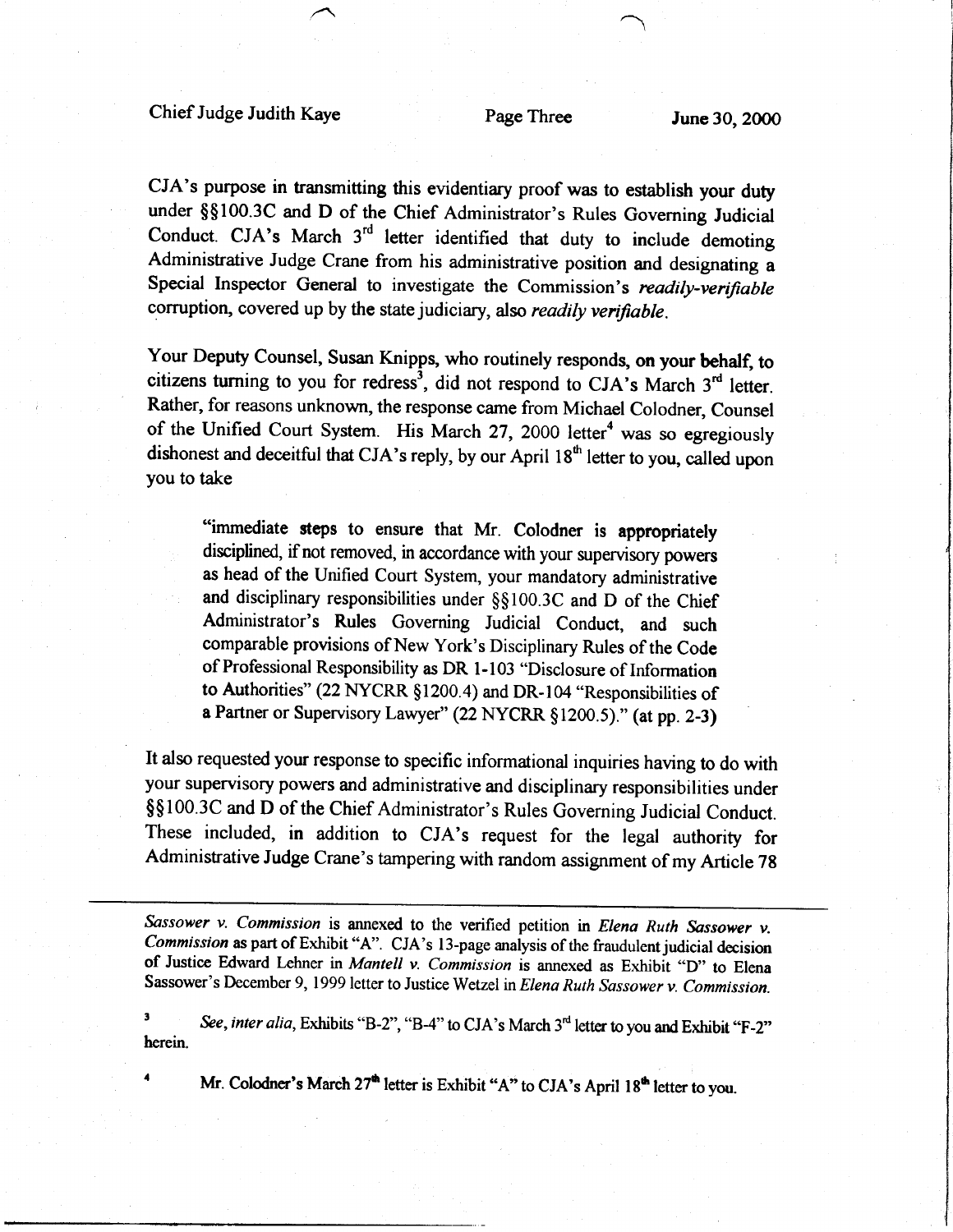#### Chief Judge Judith Kaye

proceeding against the Commission:

- (l) the applicable procedure for securing Administrative Judge Crane's demotion as Administrative Judge (at p. 6);
- (2) copies of documents or other information pertaining to the yearly redesignation procedures for administrative judges (at p. 6); and
- (3) your view as to whether Judiciary Law \$212 confers upon you jurisdiction to investigate publicly-available evidence of the Commission's corruption (at p. 9).

 $CJA's$  April 18<sup>th</sup> letter further requested (at p. 11) that in the unlikely event you doubted your duty, as New York's Chief Judge, to either investigate or to refer for investigation the readily-verifiable proof of the Commission's corruption, covered up by fraudulent decisions of state judges in the three most recent Article 7g proceedings against it, that you obtain an advisory opinion from the Advisory Committee on Judicial Ethics. The letter also requested that you obtain an advisory opinion as to the propriety of your continuing to direct victims of judicial misconduct, who turn to you for help, to file complaints with the Commission, while, simultaneously, taking no action on the readily-verifiable proof of the Commission's corruption.

Last week, in an extensive June 20, 2000 letter to President Davis, CJA brought both the March  $3<sup>rd</sup>$  and April 18<sup>th</sup> letters to his attention, as likewise the files of the three Article 78 proceedings on which they rest - all three of which CJA long ago provided to the City Bar. Based thereon, CJA requested that the City Bar join in calling upon you - and upon Governor Pataki - "to appoint an independent investigative and prosecutorial body" (at p. T).

Assuredly, after President Davis reads CJA's April 18<sup>th</sup> letter, he will wonder why you took your valuable time to put in a "cameo" appearance at the City Bar on May 23rd, when you had so serious a matter before you, to which you had not responded and to which you have a duty to respond, if you are worthy of your office as Chief Judge.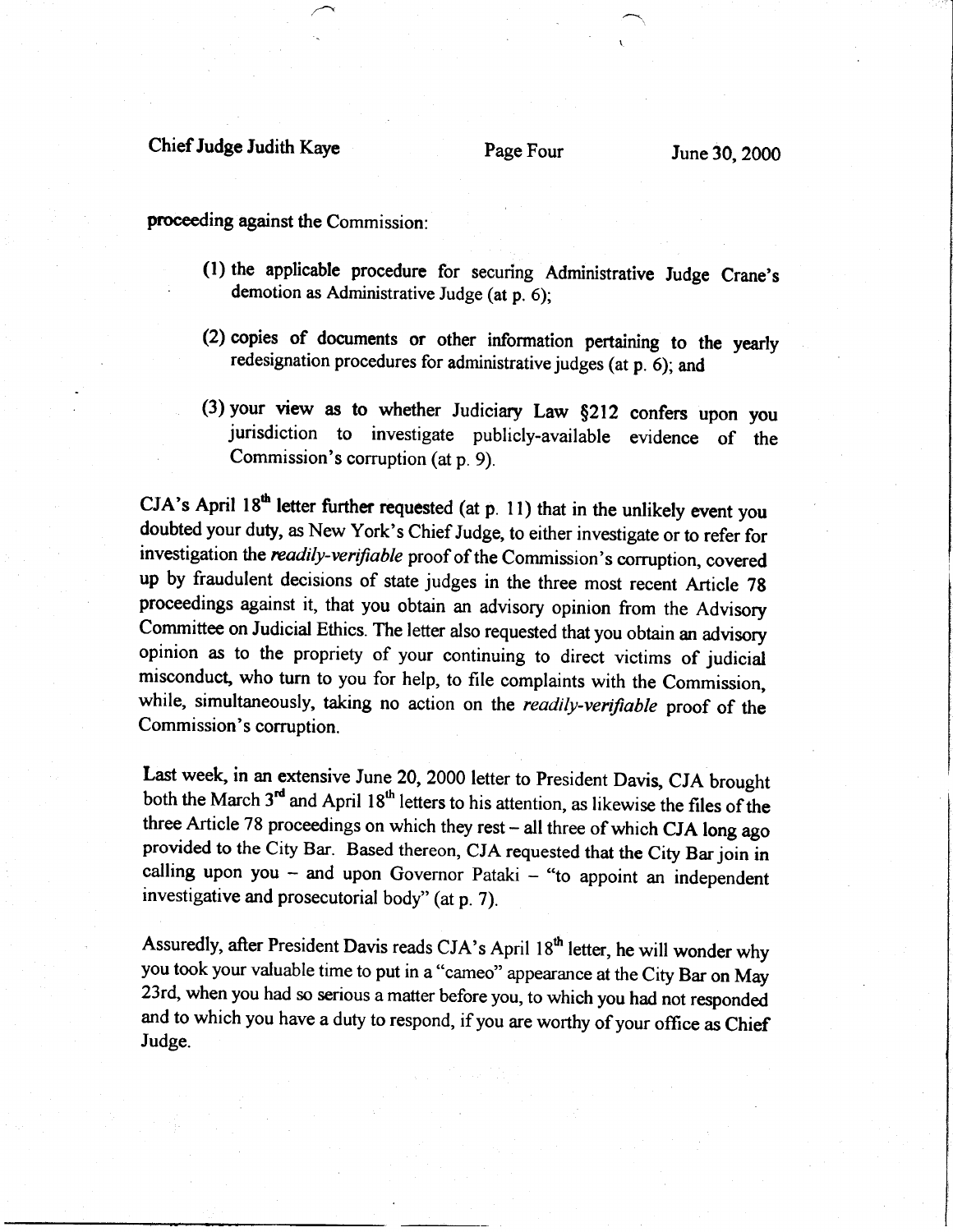Presumably, it is Ms. Knipps' responsibility as your Deputy counsel to assist you in meeting your duties. According to the front-page notice in the June 27th New York Law Joumal, Ms. Knipps has been appointed by the Mayor to be a civil court judge - and a "public hearing" before the Mayor's Advisory Committee on the Judiciary will be held at the City Bar on July  $6^{th}$  (Exhibit "A-1").

CJA has already notified the Mayor's Advisory Committee of our desire to testify in opposition to Ms. Knipps' appointment based on her "nonfeasance and misfeasance" as your Deputy Counsel (Exhibit "A-2"). In preparation of that testimony, CJA has endeavored to ascertain Ms. Knipps' assigned responsibilities in that position. It was for that reason that I telephoned your office on June 27th [ $212-661-6787$ ]. Ms. Knipps answered the phone<sup>5</sup>.

In my brief conversation with Ms. Knipps, I identified that CJA would be opposing her judicial appointment. I pointed out that we had received no response to the April 18<sup>th</sup> letter. Although Ms. Knipps denied knowledge of that letter, which I had hand-delivered to your office (Exhibit "C-1"), she did not deny having read CJA's March 3<sup>rd</sup> letter, for which she had *personally* signed an acknowledgment when I hand-delivered it on that date (Exhibit "C-2")<sup>6</sup>.

From reading the March  $3<sup>rd</sup>$  letter (at pp. 8-9), Ms. Knipps was aware – if she didn't already know - that you have a self-interest in keeping the Commission a corrupt fagade, not the least reason being because you yourself are subject to the Commission's disciplinary jurisdiction. During her four-year tenure as your Deputy Counsel, Ms. Knipps may well have seen copies of judicial misconduct complaints against you, filed with the Commission, which complainants had sent you. In any

 $\mathbf{5}$ Ms. Knipps declined to provide me with information about her position and salary, advising me to telephone Mr. Colodner [212-428-2150]. According to Mr. Colodner's office, Ms. Knipps \$87,378 position has no "job description" - a fact reflected by CJA's follow-up written request (Exhibit "B"), as yet unanswered.

Ms. Knipps incorrectly dated her receipt of that letter "3/2/00", as likewise her receipt of CJA's March 3, 2000 letter to the Commission on Judicial Conduct, constituting a judicial misconduct complaint against Acting Supreme Court Justice Wetzel and Administrative Judge Crane (Exhibit "C-3"). She did, however, correctly date her receipt of two other documents she received for you on that date: CJA's February 23, 2000 letter to the Governor (Exhibit "C-4") and CJA's February 25, 2000 memorandum-notice to the NYS Attorney General, the Manhattan District Attorney, the U.S. Attorney for the Southern District of Ny, and the NyS Ethics Commission (Exhibit "C-5").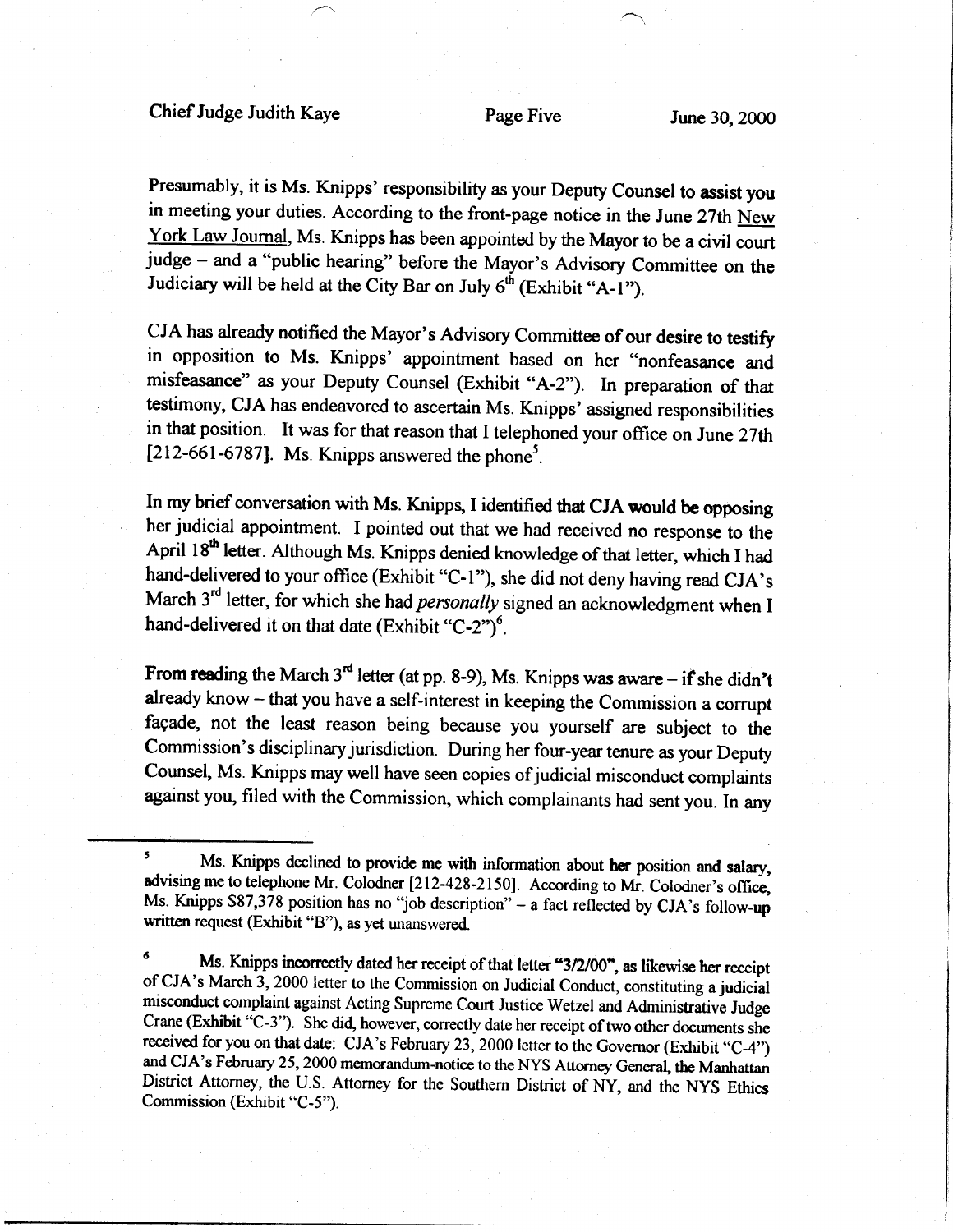event, from the March  $3<sup>rd</sup>$  letter (p. 8), Ms. Knipps could see that CJA objected to your ignoring readily-verifiable evidence of the Commission's corruption, of which CJA's advocacy had long given you notice, while simultaneously referring victims of judicial misconduct, who turned to you for assistance, to file complaints with the Commission. That you could do so was, in our view, a manifestation of your conflict of interest.

Ms. Knipps did not deny my assertion that following the March  $3<sup>rd</sup>$  letter, she has continued to refer victims of judicial misconduct, who have turned to you for help, to file complaints with the Commission. Rather, she tried to justify such action as "just following orders" - yours. She also seemed to dispute the dispositive nature of the proof of the Commission's corruption, transmitted with the March  $3<sup>rd</sup>$  letter.

 $IF$  Ms. Knipps is unable to recognize the inappropriateness of "just following orders" - particularly when the ordering individual so clearly suffers from conflict of interest – and  $IF$  she is unable to appreciate the dispositive significance of the files of the three Article 78 proceedings against the Commission, copies of which she personally received with the March  $3<sup>rd</sup>$  letter (Exhibit "C-2"), there is NO question that she is unfit to be a judge. Either she lacks the most rudimentary competence or she is dishonest. Based upon the summary of Ms. Knipps' credentials that we received from the Mayor's Advisory Committee on the Judiciary in response to our letter to it (Exhibit "A-2), the likelihood is not that she lacks competence. Rather, it appears that notwithstanding she is a member of the City Bar's Committee on Professional Responsibility, Ms. Knipps lacks professional responsibility, as well as the "personal honesty, integrity, and moral courage", which top the list of the Mayor Advisory Committee's "Evaluation Scale of Judicial Applicants".

As Ms. Knipps' most recent and prestigious employer, your favorable recommendation and support were assumedly necessary to advance her judicial aspirations. Ms. Knipps apparently realized that such recommendation and support would be jeopardized were she to meet her duty, as your Deputy Counsel. That duty required her to advise you that CJA's March 3<sup>rd</sup> letter identified multiple grounds upon which you plainly suffer from conflict of interest in regard to investigating the Commission and to further advise you that in light of the prima facie proof of the Commission's corruption from the three Article 78 files, your failure to meet your obligations under §§100.3C and D of the Chief Administrator's Rules would legitimately subject you to a judicial misconduct complaint  $-$  as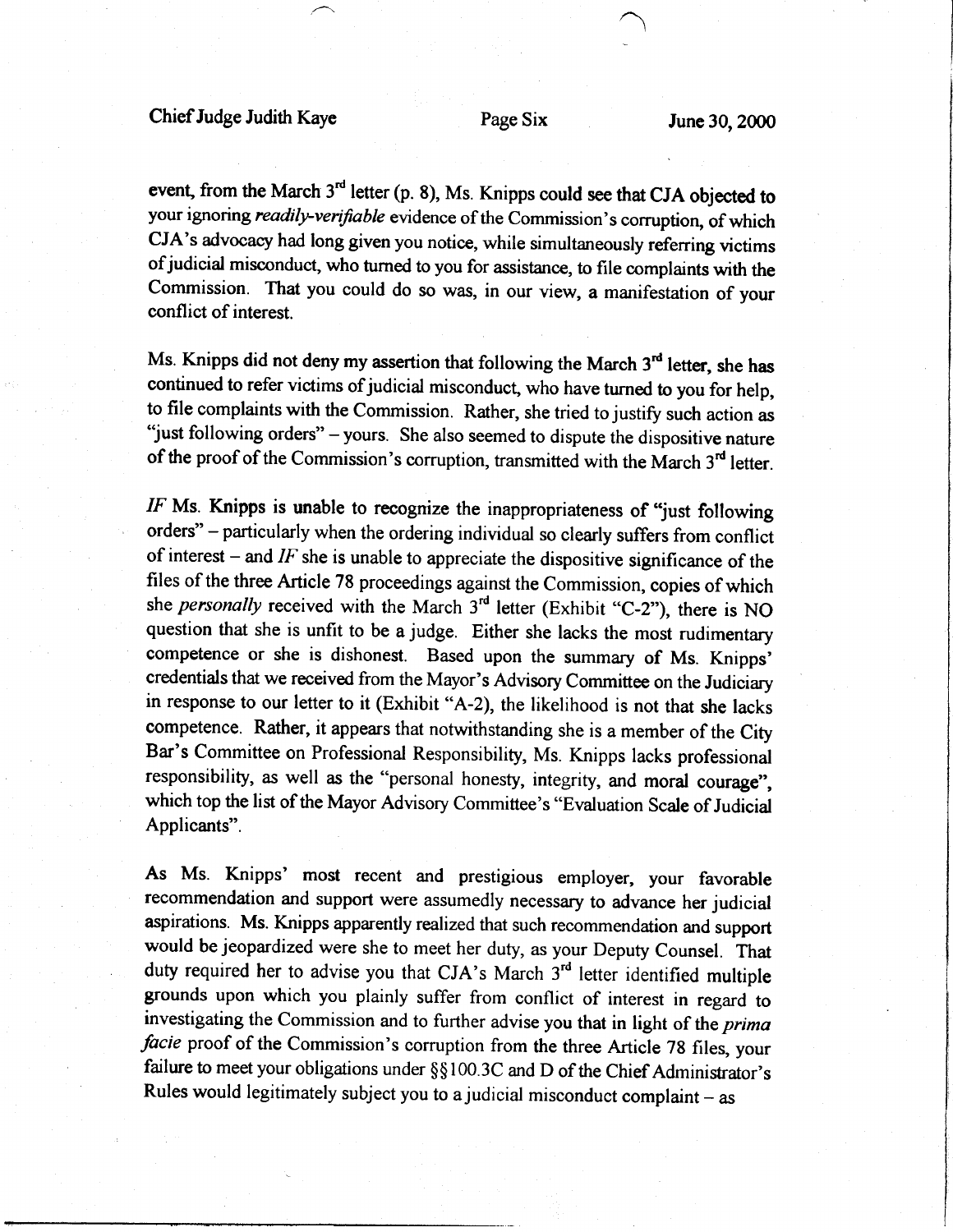### Chief Judge Judith Kaye Page Seven June 3Q 2000

expressly identified by the March  $3<sup>rd</sup>$  letter (at p. 8). Indeed, it would properly justify your removal from office. Moreover, because of the immediate and irreparable injury to the public from the systemic corruption established by those files, Ms. Knipps' duty to you – and to the public paying her  $$87,378$  salary -- was to demonstrate "moral courage" by backing up her advice to you with a readiness to meet her own ethical obligations under 22 NYCRR §1200.4 [DR-103 of New York's Code of Professional Responsibility], "Disclosure of Information to Authorities". This included "blowing the whistle" on Mr. Colodner's subsequent  $cover-up - and your complicity therein -- which should have been obvious to her,$ even without the benefit of CJA's fact-specific, legally-supported April 18<sup>th</sup> letter.

It may be noted that this is not the first-time that Ms. Knipps, as your Depury Counsel, has shown a lack of "personal honesty, integrity, and moral courage" while you and Mr. Colodner have betrayed the public trust. Two and a half years ago, she stood "idly by" in the wake of CJA's January 7, 1998 letter to you<sup>7</sup>, pleading, in the context of Governor Pataki's nomination of Westchester County Executive Andrew O'Rourke to the Court of Claims, that you "safeguard the public's right to a state judicial appointments process that complies with the explicit requirements of the Governor's own Executive Order #10 and the 'Uniform Rules of the N.Y.S. Judicial Screening Committees"- a state judicial screening process in which you participate. Ms. Knipps' awareness of that letter may be seen from CJA's January 8, 1998 and January 12, 1998 faxes to Claire Gutekunst (Exhibits "D-1" and "D-3"), your designee on the Governor's State Judicial Screening Committee that purported to have "screened" Mr. O'Rourke. Her awareness of the mountain of evidentiary materials that CJA provided you in connection therewith may be seen from CJA's subsequent February 1, 1998 letter to you (Exhibit "E"). cJA's February l, 1998 letter, which sought your "immediate supervisory attention", reflected yet a further outrage: Chief Administrative Judge Lippman's unlawful approval of Mr. O'Rourke's application to collect a \$80,000 govemment pension on top of his \$130,000 judicial salary. Such approval was purportedly based upon advice of Mr. Colodner, prompting CJA to call for an investigation of Mr. Colodner's "competence and integrity". Despite the seriousness of CJA's January 7,1998 and February l, 1998 letters, which, with supporting evidentiary proo{, chronicled profound violations of the public's rights and of respect for the rule of law, we received no response from you or from Ms. Knipps.

 $\overline{\mathbf{z}}$ <sup>7</sup> CJA's January 7, 1998 letter to you is Exhibit "E" to CJA's February 23, 2000 letter to the Governor.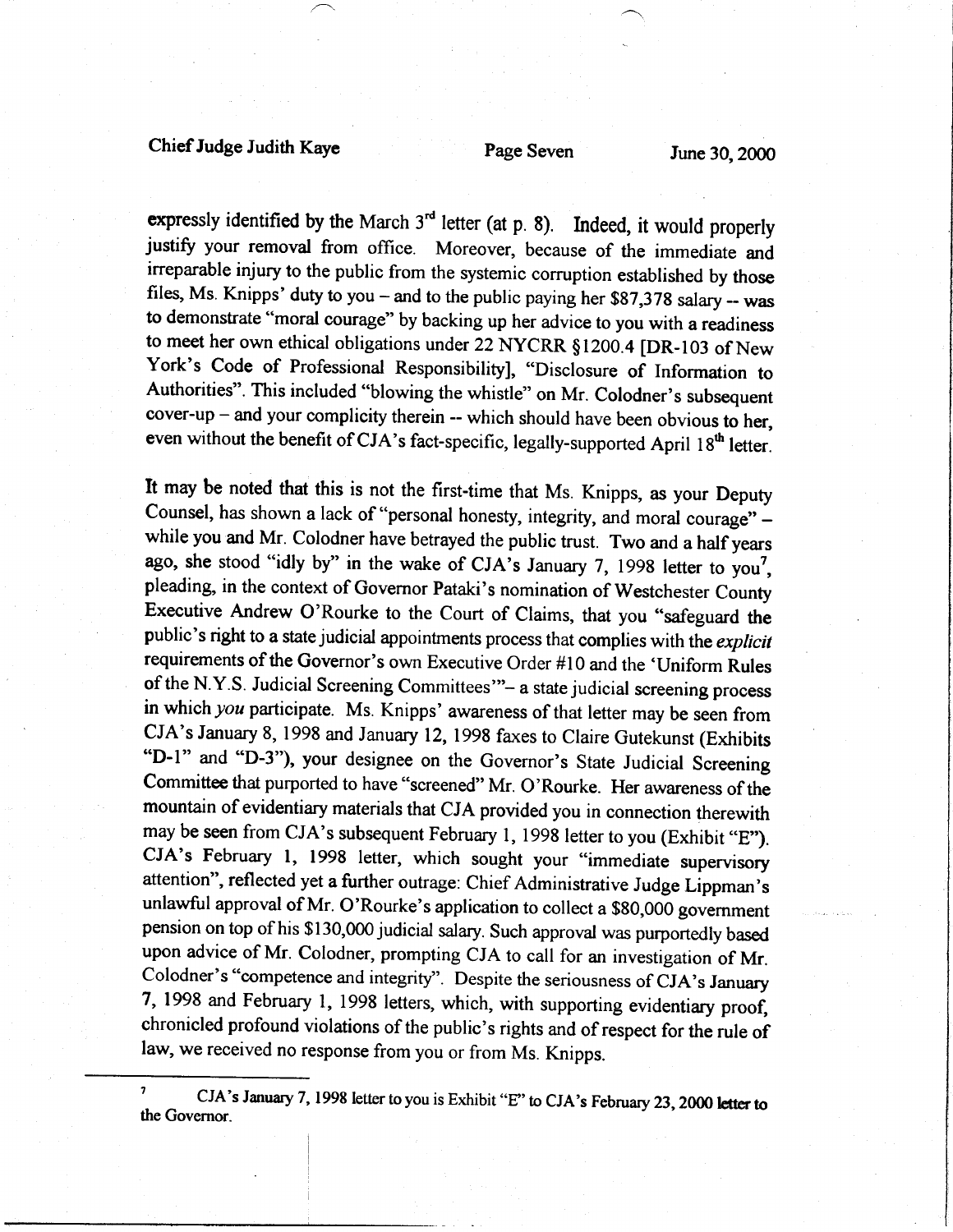So that CJA's testimony at the July  $6<sup>th</sup>$ "public hearing" may be fully informed by facts, rather than inference and reasonable surmise, CJA requests that you identify: (1) Ms. Knipps' responsibilities as your Deputy Counsel<sup>8</sup>; (2) whether you have other stafffilling a counsel position in your office; (3) Ms. Knipps' involvement in reviewing CJA's January 7,1998 and February l, l99g letters, including the mountain of evidentiary proof CJA provided in support; (4) Ms. Knipps' involvement in reviewing CJA's March  $3<sup>rd</sup>$  letter and in referring it to Mr. Colodner for response; (5) whether Ms. Knipps reviewed Mr. Colodner's responding March  $27<sup>th</sup>$  letter – to which you were an indicated recipient; (6) whether you discussed CJA's April 18<sup>th</sup> letter with Ms. Knipps or vice versa; and (7) whether, following receipt of CJA's March  $3<sup>rd</sup>$  letter and/or receipt of CJA's April 18<sup>th</sup> letter, you instructed Ms. Knipps to continue to refer victims of judicial misconduct, who turn to you for help, to the Commission on Judicial Conduct.

Illusfative of Ms. Knipps' continuing to direct complainants to the Commission is her May 5, 2000 letter to Thomas Thomton (Exhibit "F-2"), responding to his February 11, 2000 letter to you. Mr. Thornton wrote his February 11th letter on behalf of himself and two other signators, John Heard and Ross Giunta (Exhibit "Fl"), complaining of the Unified Court System's protectionism of Supreme Court Justice Phyllis Gangel-Jacob. Mr. Thomton's subsequent June 6, 2000 letter to you (Exhibit "F-3"), which objected to Ms. Knipps' response', specifically identified

As part of the application Ms. Knipps was required to complete for the Mayor's Advisory Committee on the Judiciary were question  $#16(a)$ :

"Have you ever held judicial, public or political oflice, elective or appointive, including that of arbitrator, mediator, or law clerk. If so, state position held and dates and any specific functions you have been assigned' (emphasis added);

and question  $#16(c)$ :

"Describe any executive or administrative experience you have had, whether through your occupation or otherwise, giving details and duties" (emphasis added).

Unknown to Mr. Thornton was Ms. Knipps' considerable past experience with Family Court and, in particular, with issues relating to children - as reflected by the Mayor's Advisory Committee's summary of her credentials. If anything, this should have deepened Ms. Knipps' ooncern about Mr. Thornton's report of the injury caused to children by Justice Gangel-Jacob's long-standing and on-going judicial misconduct (Exhibit "F-1").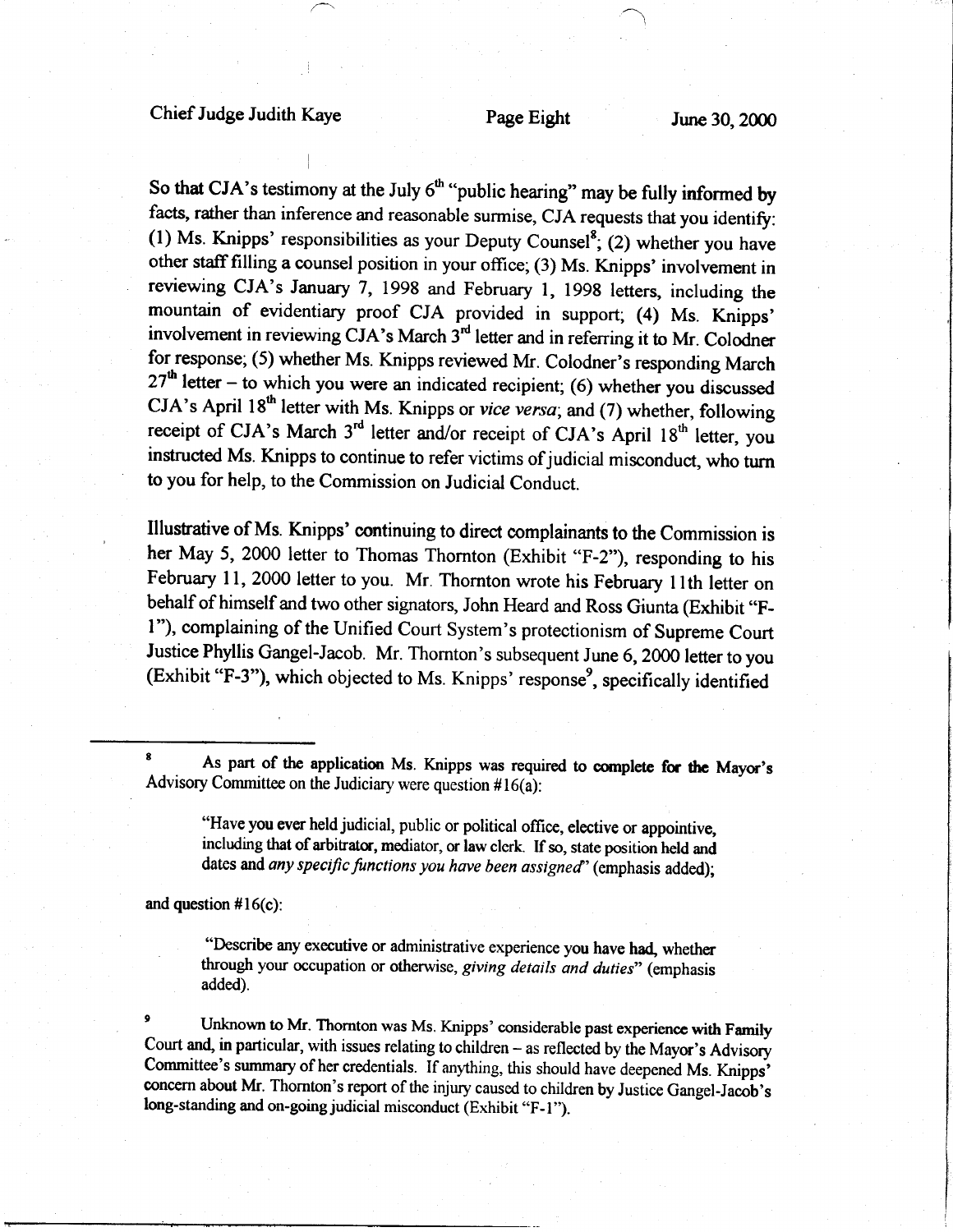Chief Judge Judith Kaye Page Nine June 30, 2000

that he possessed copies of CJA's March  $3<sup>rd</sup>$  and April 18<sup>th</sup> letters to you regarding the Commission's corruption. As may be seen from that June 6th letter, Mr. Thornton is President of the Children's Rights Council.

It must be noted that Mr. Thornton not only possesses a copy of CJA's March 3<sup>rd</sup> and April  $18<sup>th</sup>$  letters, but a copy of the file of *Doris L. Sassower v. Commission*. This was provided to him two years ago, following my presentation about the Commission's corruption, which I made at a July 1, 1998 meeting of the Council's membership (Exhibits "G-1" and G-2"), at which the Commission's Administrator declined an invitation to speak or to send a Commission representative (Exhibit "G-3"). Of course, the members of the Children's Rights Council have their own firsthand experience with the Commission's corruption. Years before Ms. Knipps' May 5th letter, Messrs. Thornton and Heard had each filed judicial misconduct complaints with the Commission against Justice Gangel-Jacob. Mr. Thornton's exchange of correspondence with the Commission relative to his judicial misconduct complaints, which overlaps his invitation to the Commission's Administrator to speak at the July l, l99g meeting of the children's Rights Council, is annexed (Exhibits "H-1"  $-$  "H-13").

Should Ms. Knipps wish to respond to any of the above-enumerated questions #l -7, she should also feel free to do so. A copy of this letter is being provided to her for that purpose and to permit her to confirm whether, in our June  $27<sup>th</sup>$  phone conversation together, she stated, as I believe she did, that the carton of files transmitted with CJA's March 3th letter did NOT establish the Commission's corruption.

So that CJA will have time to incorporate your responses – and those of Ms. Knipps  $-$  in our July 6<sup>th</sup> testimony, we request that you fax them to us [914-428-4994] no later than by noon on Wednesday, July  $5<sup>th</sup>$ .

Inasmuch as the City Bar, by its Judiciary Committee, has approved Ms. Knipps' candidacy, copies of this letter will be delivered to President Davis AND to Judiciary Committee Chairman Barry Kamins. By this letter, CJA requests that Chairman Kamins *immediately* obtain the copies of CJA's March  $3<sup>rd</sup>$  and April  $18<sup>th</sup>$ letters to you, CJA's February 23<sup>rd</sup> letter to Governor Pataki, and the supporting Article 78 files - all in the City Bar's possession -- as well as the voluminous materials that CJA long ago provided to the City Bar relating to our January 7, 1998 and February l, 1998 letters to you. This, so that the city Bar's Judiciary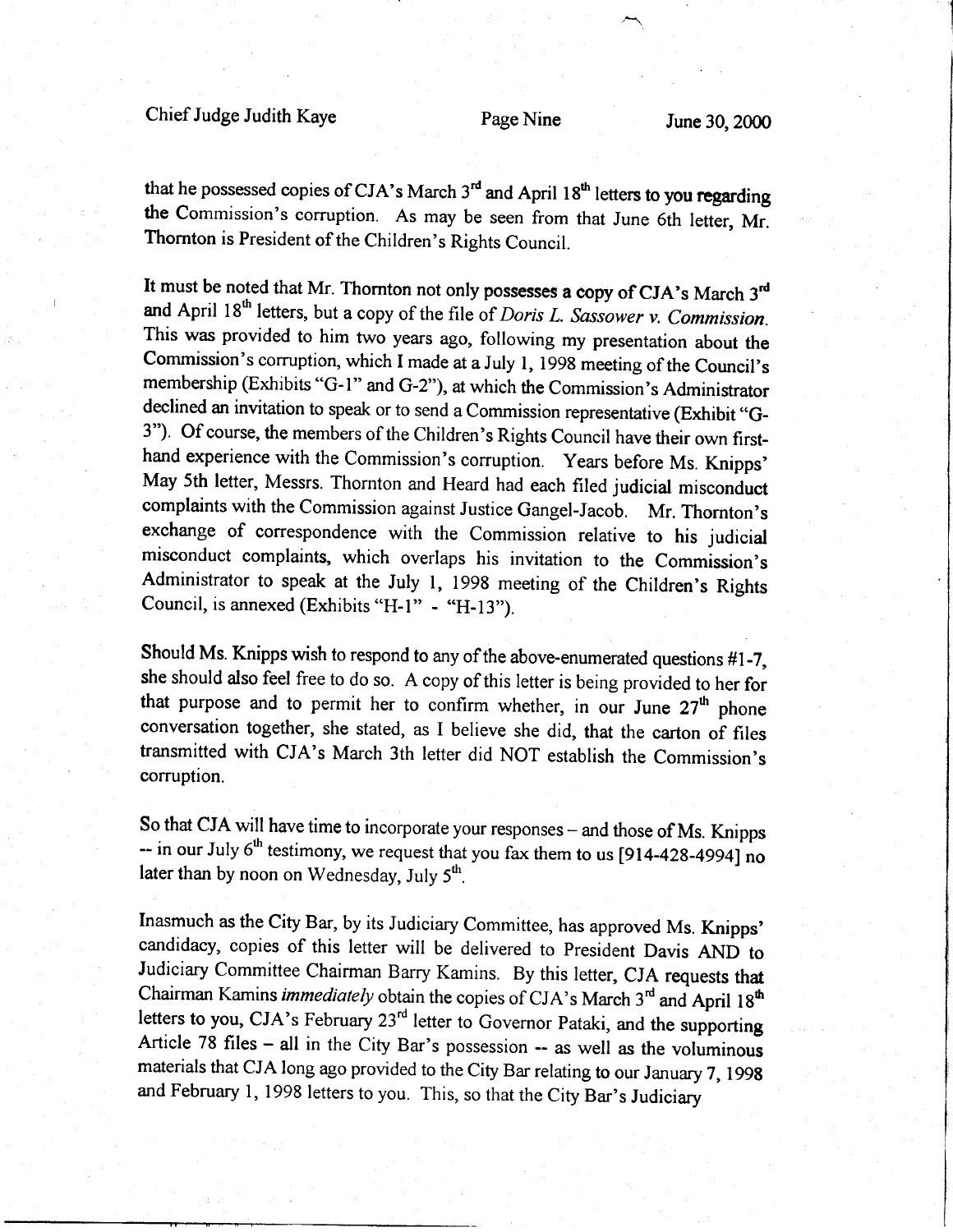### Chief Judge Judith Kaye Page Ten June 3Q 2000

l

Committee can meet its ethical duty to reconsider and retract its improvidently issued approval of Ms. Knipps. Chairman Kamins should be particularly sensitive to the committee's ethical duty, as he also chairs the New york state Bar Association's Committee on professional Responsibility.

To enable the Mayor's Advisory Committee to meaningfully question Ms. Knipps at the July  $6<sup>th</sup>$  "public hearing", copies of CJA's March  $3<sup>rd</sup>$  and April 18<sup>th</sup> letters are being supplied to it with this letter. Additionally supplied is a copy of CJA's February  $23^{rd}$  letter to the Governor, which Ms. Knipps received with the March  $3^{rd}$ letter (Exhibits "C-2" and "C-4"). Should the Mayor's Advisory Committee wish to review the substantiating three Article 78 files or the voluminous material supporting CJA's January 7, 1998 and February l, 1998 letters in advance of the July  $6<sup>th</sup>$  "hearing", CJA will promptly furnish copies. In any event, CJA requests that Chairman Kamins arrange that the City Bar's copies be brought to the "hearing" so that members of the Mayor's Advisory Committee may examine them at that time. As the "hearing" is at the City Bar, such request should not be unduly burdensome.

Yours for a quality judiciary,

Elena Run Sesson

ELENA RUTH SASSOWER, Coordinator Center for Judicial Accountability, Inc. (CJA)

#### Immediate Recipients:

cc: Administrative Judge Jonathan Lippman Michael Colodner, Counsel, Unified Court System Sherrill R. Spatz, Special Inspector General for Fiduciary Appointments New York State Commission on Judicial Conduct Susan K Knipps, Deputy Counsel, Chief Judge Judith Kaye Mayor's Advisory Committee on the Judiciary Paul D. Siegfried, Executive Secretary Association of the Bar of the City of New York President Evan Davis Barry Karnins, Chairman, Judiciary Committee Thomas Thornton, President, Children's Rights Council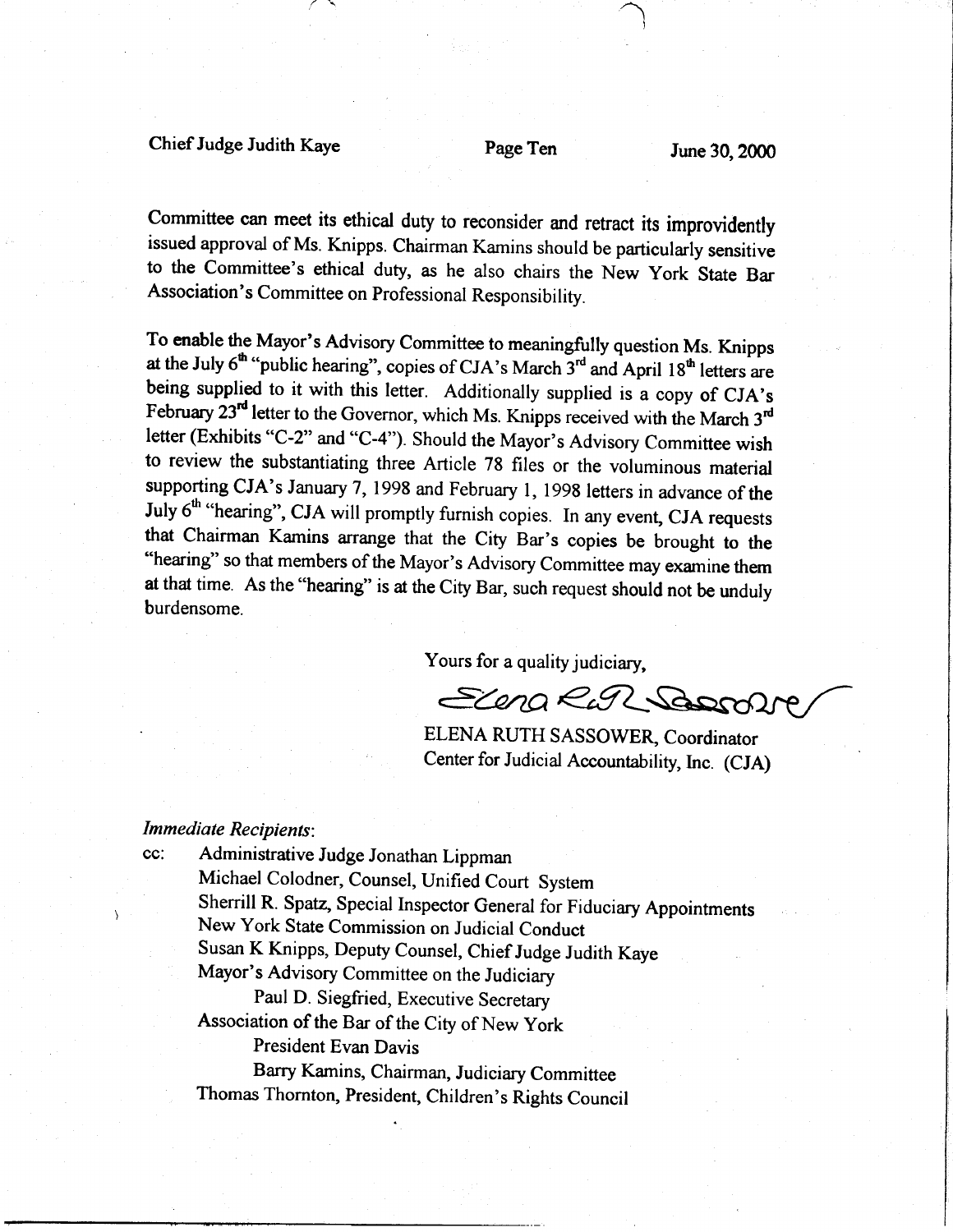## Chief Judge Judith Kaye Page Eleven June 30, 2000

#### Eventual Recipients:

Governor George Pataki New York State Attorney General Eliot Spitzer District Attorney, New York County U.S. Attomey, Southern District of New york New York State Ethics Commission U.S. Attorney, Eastern District of New york Media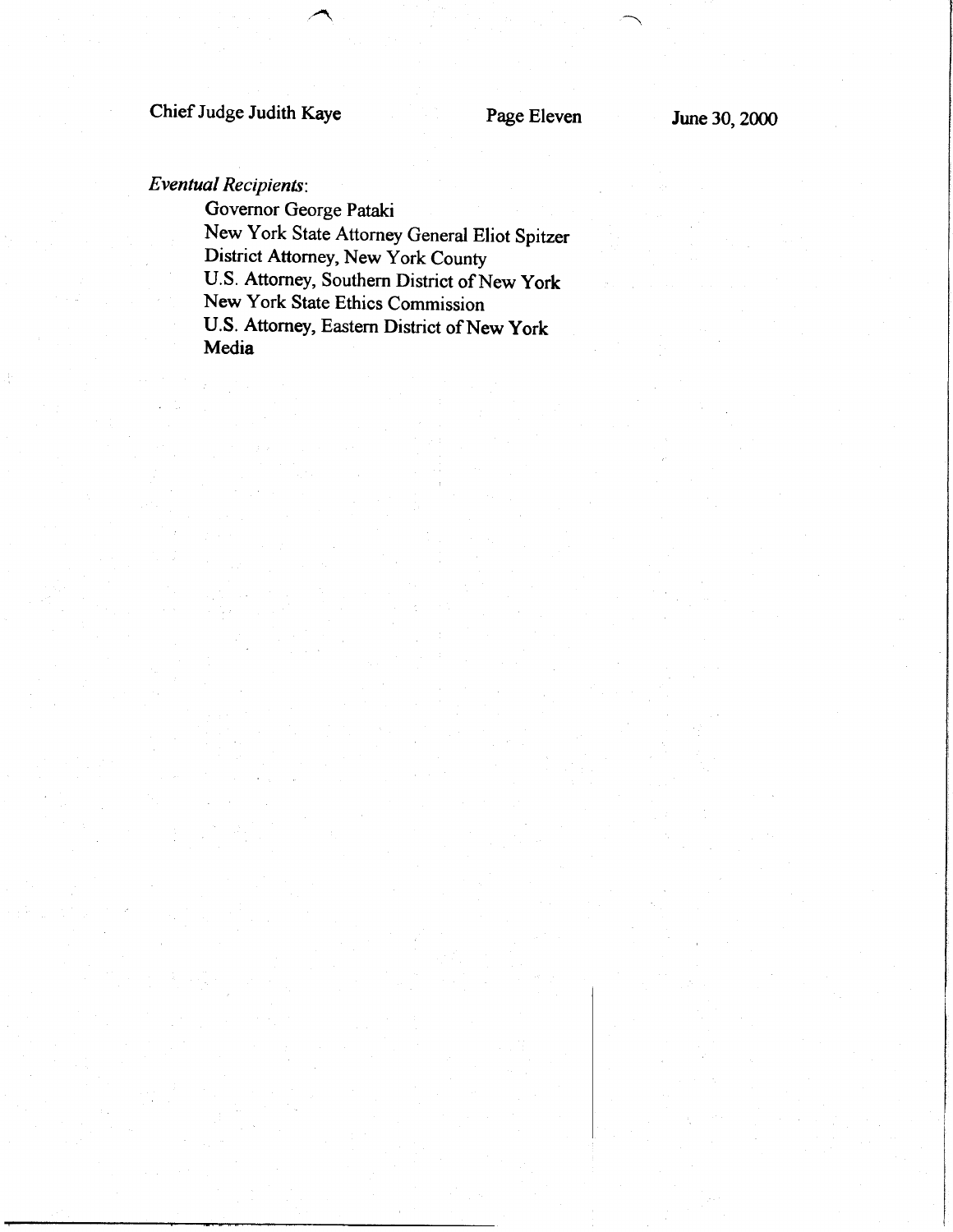## TABLE OF EXHIBITS

| Exhibit "A-1": | June 27, 2000 notice in the New York Law Journal                                                                 |
|----------------|------------------------------------------------------------------------------------------------------------------|
| " $A-2$ ":     | CJA's June 27, 2000 letter to the Mayor's Advisory<br>Committee on the Judiciary                                 |
| Exhibit "B":   | CJA's June 27, 2000 letter to Michael Colodner, Counsel,<br>Office of Court Administration                       |
|                |                                                                                                                  |
| Exhibit "C-1": | receipted first page of CJA's April 18, 2000 letter to Chief<br>Judge Kaye                                       |
| "C-2":         | first page of CJA's March 3, 2000 letter to Chief Judge Kaye,<br>receipted by Susan Knipps                       |
| "C-3":         | first page of CJA's March 3, 2000 letter to the NYS<br>Commission on Judicial Conduct, receipted by Susan Knipps |
| "C-4":         | first page of CJA's February 23, 2000 letter to Governor<br>Pataki, receipted by Susan Knipps                    |
| "C-5":         | first page of CJA's February 25, 2000 memorandum to NYS<br>Attorney General, Manhattan District Attorney, U.S.   |
|                | Attorney/Southern District of NY, and NYS Ethics<br>Commission, receipted by Susan Knipps                        |
| Exhibit "D-1": | CJA's January 8, 1998 fax coversheet to Claire Gutekunst,                                                        |
|                | Chief Judge Kaye's designee on Governor Pataki's State<br><b>Judicial Screening Committee</b>                    |
| " $D-2$ ":     | Claire Gutekunst's January 8, 1998 faxed acknowledgment                                                          |
| "D-3":         | CJA's January 12, 1998 fax coversheet to Claire Gutekunst,<br>with the two published newspaper items it enclosed |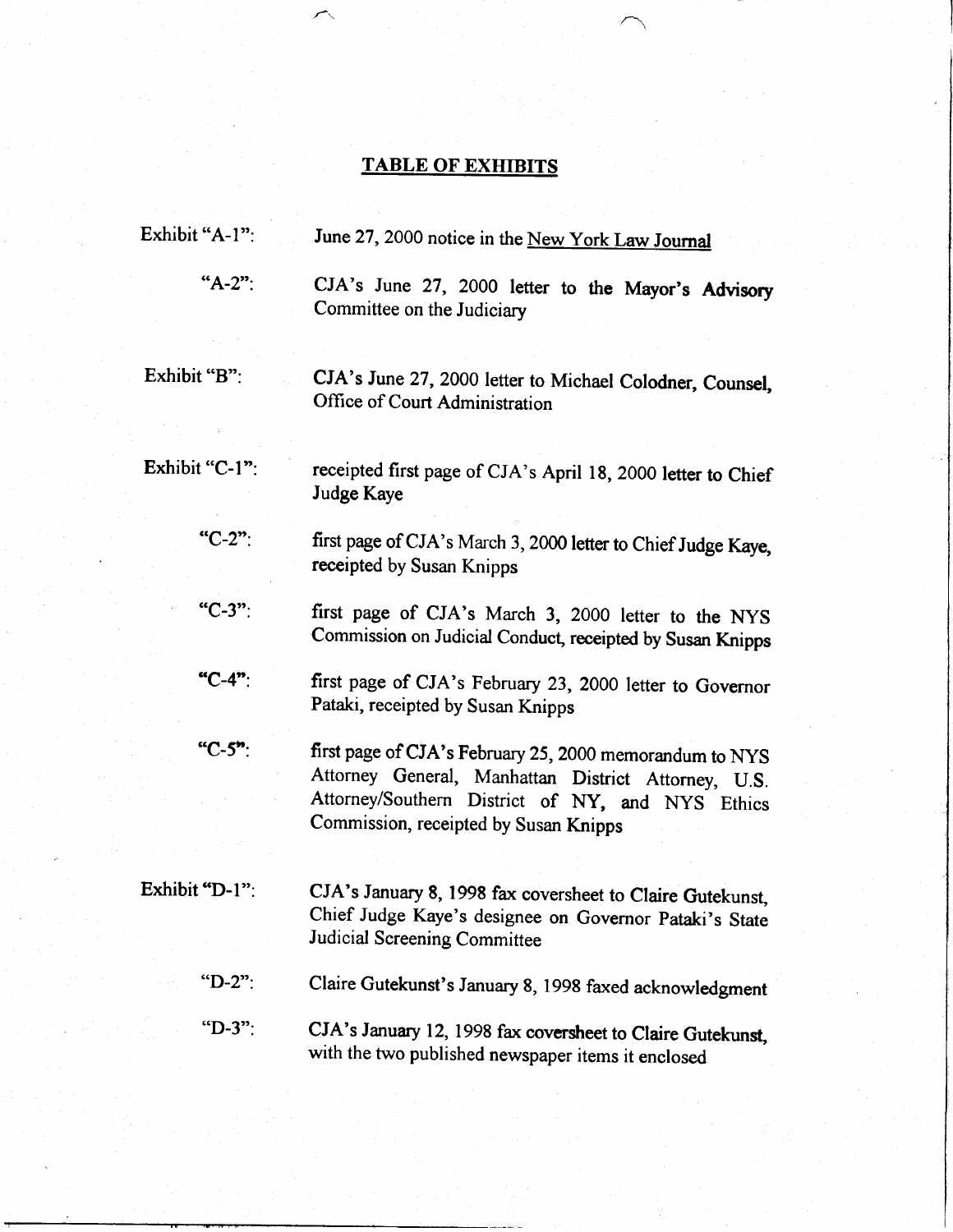| $"D-4"$ :      | Claire Gutekunst's January 12, 1998 faxed acknowledgment                                                                                            |
|----------------|-----------------------------------------------------------------------------------------------------------------------------------------------------|
| Exhibit "E":   | CJA's February 1, 1998 letter to Chief Judge Kaye, enclosing<br>CJA's two January 30, 1998 letter to Chief Administrative<br>Judge Jonathan Lippman |
| Exhibit "F-1": | Thomas Thornton's February 11, 2000 letter to Chief Judge<br>Kaye, on behalf of himself and John Heard and Ross Giunta,<br>co-signators             |
| "F-2":         | Susan Knipps' May 5, 2000 letter to Thomas Thornton, on<br>behalf of Chief Judge Kaye                                                               |
| "F-3"          | Thomas Thornton's June 6, 2000 letter to Chief Judge Kaye                                                                                           |
| Exhibit "G-1": | Thomas Thornton's May 30, 1998 letter to Gerald Stern,<br>Administrator, NYS Commission on Judicial Conduct                                         |
| "G-2":         | Thomas Thornton's June 25, 1998 letter to Gerald Stern                                                                                              |
| <b>"G-3"</b> : | Gerald Stern's June 25, 1998 letter to Thomas Thornton                                                                                              |
| "G-4":         | Thomas Thornton's June 26, 1998 letter to Gerald Stern                                                                                              |
| Exhibit "H-1": | Thomas Thornton's January 18, 1998 judicial misconduct<br>complaint against Phyllis Gangel-Jacob                                                    |
| $H-2$ ":       | Commission's January 30, 1998 acknowledgement letter                                                                                                |
| "H-3":         | Thomas Thornton's March 29, 1998 letter to the Commission                                                                                           |
| "H-4":         | Thomas Thornton's June 19, 1998 letter to the Commission                                                                                            |
| "H-5":         | Commission's July 1, 1998 dismissal letter                                                                                                          |
| <b>"H-6":</b>  | Commission's July 7, 1998 acknowledgment letter                                                                                                     |
| "H-7":         | Thomas Thornton's July 9, 1998 letter to the Commission                                                                                             |

 $\hat{\gamma}^{\mu}_{\mu}$ 

 $\hat{\rho} = \hat{\rho}$ 

 $\hat{\beta}$ 

 $\mathcal{O}^{\mathcal{O}}$